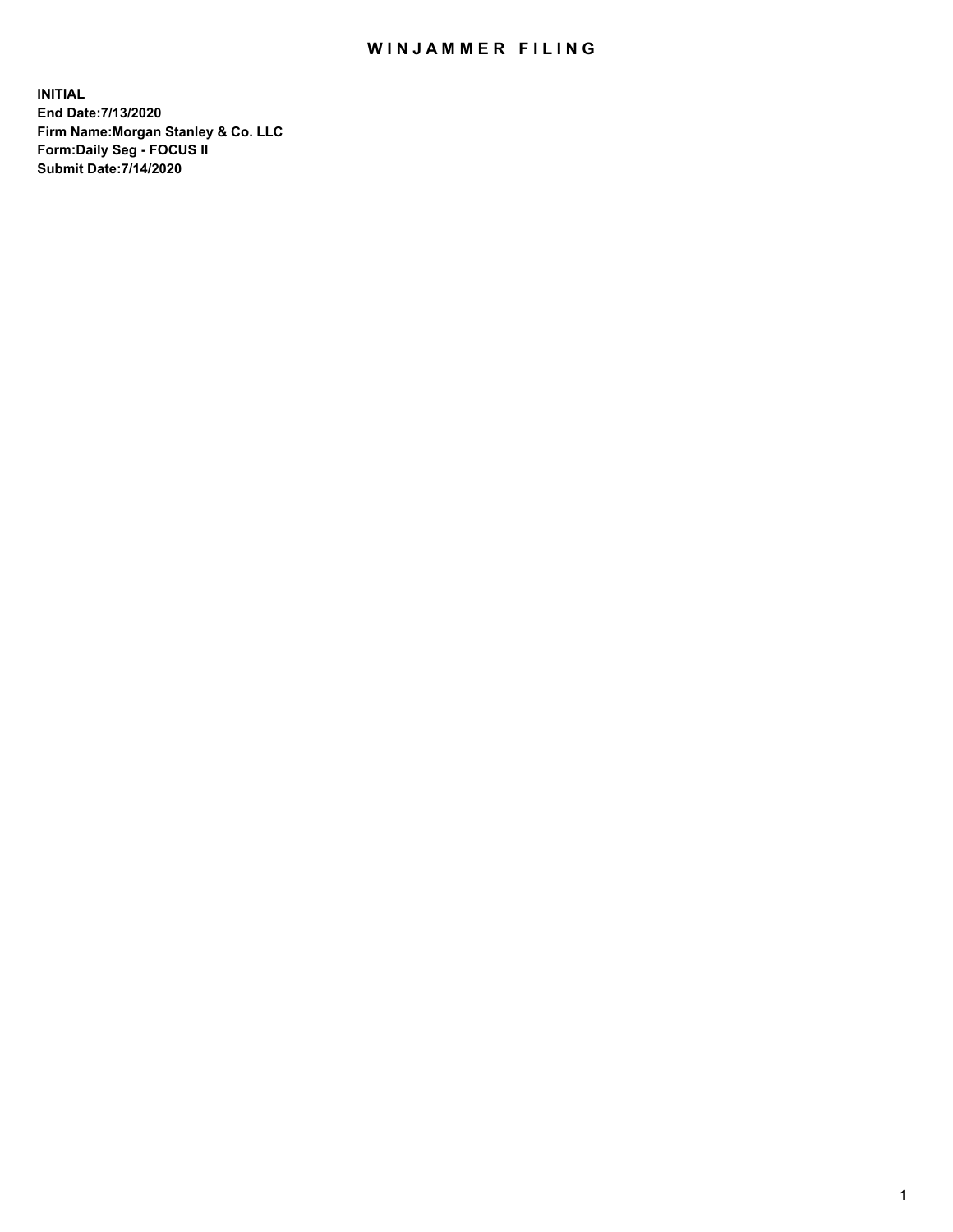**INITIAL End Date:7/13/2020 Firm Name:Morgan Stanley & Co. LLC Form:Daily Seg - FOCUS II Submit Date:7/14/2020 Daily Segregation - Cover Page**

| Name of Company                                                                                                                                                                                                                                                                                                                | Morgan Stanley & Co. LLC                                |
|--------------------------------------------------------------------------------------------------------------------------------------------------------------------------------------------------------------------------------------------------------------------------------------------------------------------------------|---------------------------------------------------------|
| <b>Contact Name</b>                                                                                                                                                                                                                                                                                                            | <b>Ikram Shah</b>                                       |
| <b>Contact Phone Number</b>                                                                                                                                                                                                                                                                                                    | 212-276-0963                                            |
| <b>Contact Email Address</b>                                                                                                                                                                                                                                                                                                   | Ikram.shah@morganstanley.com                            |
| FCM's Customer Segregated Funds Residual Interest Target (choose one):<br>a. Minimum dollar amount: ; or<br>b. Minimum percentage of customer segregated funds required:% ; or<br>c. Dollar amount range between: and; or<br>d. Percentage range of customer segregated funds required between:% and%.                         | 235,000,000<br><u>0</u><br><u>00</u><br><u>00</u>       |
| FCM's Customer Secured Amount Funds Residual Interest Target (choose one):<br>a. Minimum dollar amount: ; or<br>b. Minimum percentage of customer secured funds required:%; or<br>c. Dollar amount range between: and; or<br>d. Percentage range of customer secured funds required between:% and%.                            | 140,000,000<br><u>0</u><br><u>0 0</u><br>0 <sub>0</sub> |
| FCM's Cleared Swaps Customer Collateral Residual Interest Target (choose one):<br>a. Minimum dollar amount: ; or<br>b. Minimum percentage of cleared swaps customer collateral required:% ; or<br>c. Dollar amount range between: and; or<br>d. Percentage range of cleared swaps customer collateral required between:% and%. | 92,000,000<br><u>0</u><br><u>00</u><br>00               |

Attach supporting documents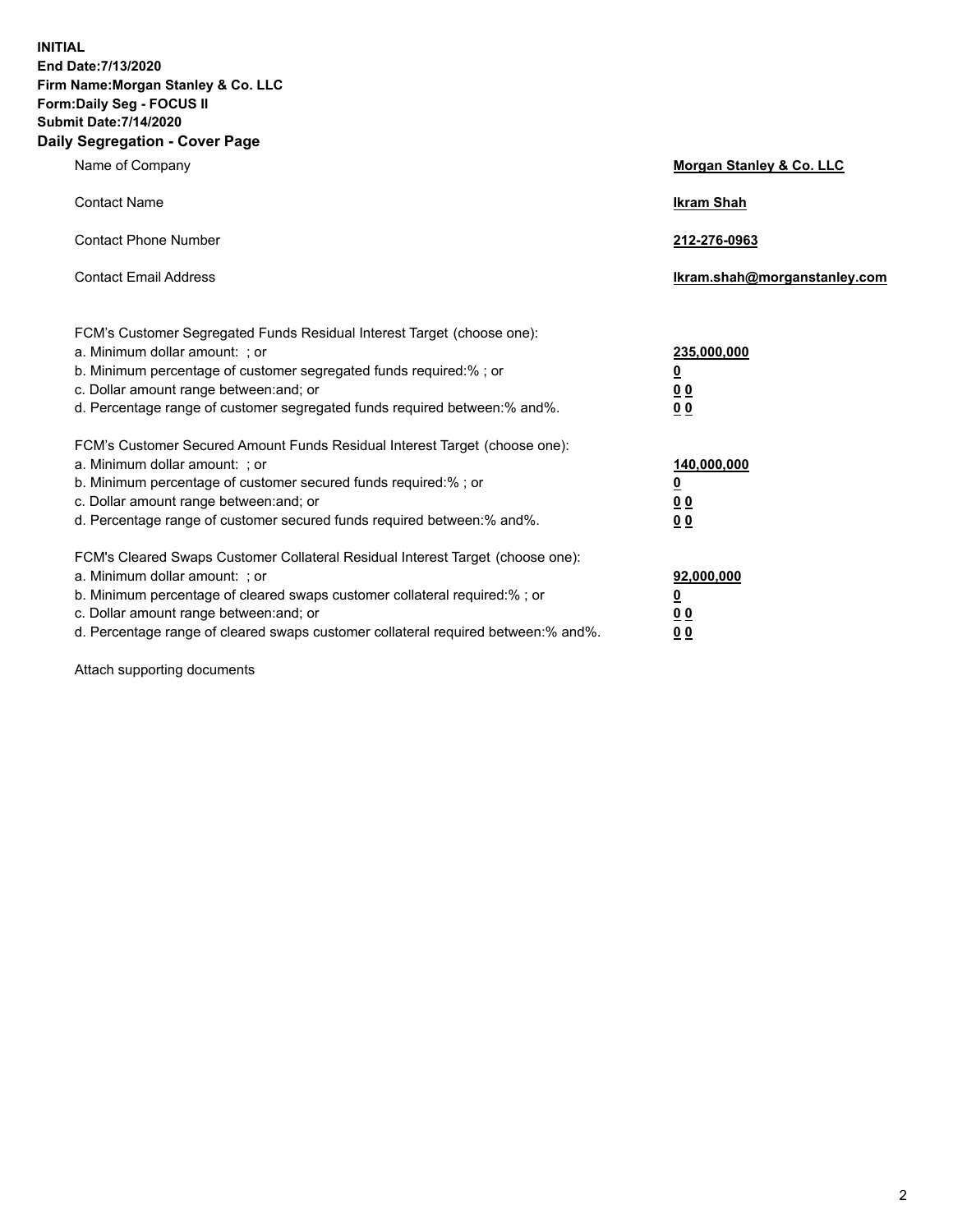## **INITIAL End Date:7/13/2020 Firm Name:Morgan Stanley & Co. LLC Form:Daily Seg - FOCUS II Submit Date:7/14/2020**

**Daily Segregation - Secured Amounts** Foreign Futures and Foreign Options Secured Amounts Amount required to be set aside pursuant to law, rule or regulation of a foreign government or a rule of a self-regulatory organization authorized thereunder 1. Net ledger balance - Foreign Futures and Foreign Option Trading - All Customers A. Cash **4,404,948,586** [7315] B. Securities (at market) **2,926,793,489** [7317] 2. Net unrealized profit (loss) in open futures contracts traded on a foreign board of trade **427,318,702** [7325] 3. Exchange traded options a. Market value of open option contracts purchased on a foreign board of trade **7,358,313** [7335] b. Market value of open contracts granted (sold) on a foreign board of trade **-16,541,122** [7337] 4. Net equity (deficit) (add lines 1. 2. and 3.) **7,749,877,968** [7345] 5. Account liquidating to a deficit and account with a debit balances - gross amount **95,401,932** [7351] Less: amount offset by customer owned securities **-94,310,398** [7352] **1,091,534** 6. Amount required to be set aside as the secured amount - Net Liquidating Equity Method (add lines 4 and 5) 7. Greater of amount required to be set aside pursuant to foreign jurisdiction (above) or line 6. FUNDS DEPOSITED IN SEPARATE REGULATION 30.7 ACCOUNTS 1. Cash in banks A. Banks located in the United States **864,601,823** [7500] B. Other banks qualified under Regulation 30.7 **575,817,049** [7520] **1,440,418,872** 2. Securities A. In safekeeping with banks located in the United States **225,152,827** [7540] B. In safekeeping with other banks qualified under Regulation 30.7 **0** [7560] **225,152,827** [7570] 3. Equities with registered futures commission merchants A. Cash **15,366,259** [7580] B. Securities **0** [7590] C. Unrealized gain (loss) on open futures contracts **2,831,339** [7600] D. Value of long option contracts **0** [7610] E. Value of short option contracts **0** [7615] **18,197,598** [7620] 4. Amounts held by clearing organizations of foreign boards of trade A. Cash **0** [7640]

- B. Securities **0** [7650]
- C. Amount due to (from) clearing organization daily variation **0** [7660]
- D. Value of long option contracts **0** [7670]
- E. Value of short option contracts **0** [7675] **0** [7680]
- 5. Amounts held by members of foreign boards of trade
	-
	-
	- C. Unrealized gain (loss) on open futures contracts **424,487,363** [7720]
	- D. Value of long option contracts **7,358,313** [7730]
	- E. Value of short option contracts **-16,541,122** [7735] **6,286,312,082**
- 6. Amounts with other depositories designated by a foreign board of trade **0** [7760]
- 7. Segregated funds on hand **0** [7765]
- 8. Total funds in separate section 30.7 accounts **7,970,081,379** [7770]
- 9. Excess (deficiency) Set Aside for Secured Amount (subtract line 7 Secured Statement Page 1 from Line 8)
- 10. Management Target Amount for Excess funds in separate section 30.7 accounts **140,000,000** [7780]
- 11. Excess (deficiency) funds in separate 30.7 accounts over (under) Management Target **79,111,877** [7785]

**0** [7305]

[7354] **7,750,969,502** [7355]

**7,750,969,502** [7360]

[7530]

 A. Cash **3,169,366,867** [7700] B. Securities **2,701,640,661** [7710] [7740] **219,111,877** [7380]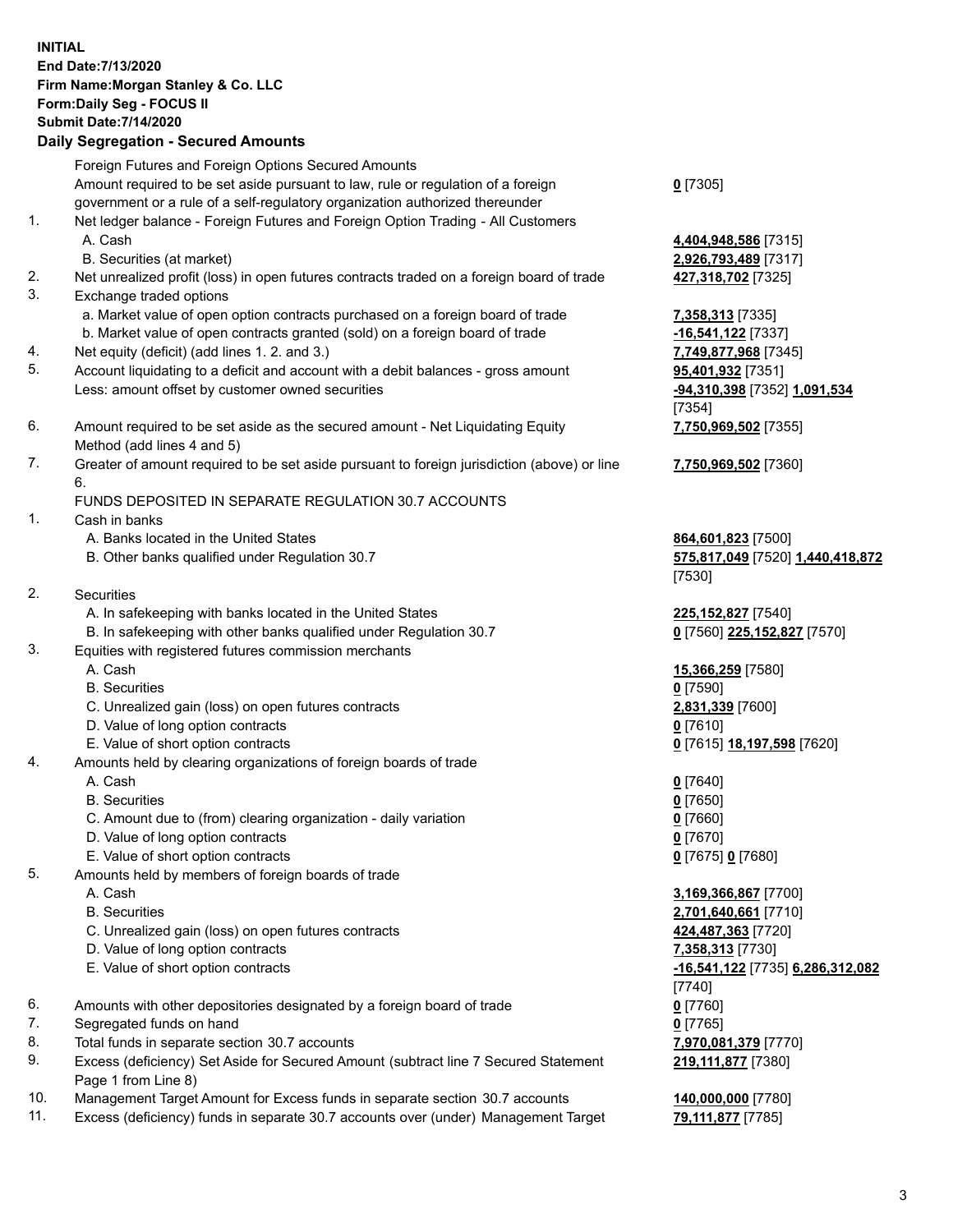**INITIAL End Date:7/13/2020 Firm Name:Morgan Stanley & Co. LLC Form:Daily Seg - FOCUS II Submit Date:7/14/2020 Daily Segregation - Segregation Statement** SEGREGATION REQUIREMENTS(Section 4d(2) of the CEAct) 1. Net ledger balance A. Cash **14,671,923,318** [7010] B. Securities (at market) **8,083,903,347** [7020] 2. Net unrealized profit (loss) in open futures contracts traded on a contract market **2,115,599,110** [7030] 3. Exchange traded options A. Add market value of open option contracts purchased on a contract market **492,776,072** [7032] B. Deduct market value of open option contracts granted (sold) on a contract market **-354,906,563** [7033] 4. Net equity (deficit) (add lines 1, 2 and 3) **25,009,295,284** [7040] 5. Accounts liquidating to a deficit and accounts with debit balances - gross amount **215,753,784** [7045] Less: amount offset by customer securities **-214,151,208** [7047] **1,602,576** [7050] 6. Amount required to be segregated (add lines 4 and 5) **25,010,897,860** [7060] FUNDS IN SEGREGATED ACCOUNTS 7. Deposited in segregated funds bank accounts A. Cash **4,563,245,626** [7070] B. Securities representing investments of customers' funds (at market) **0** [7080] C. Securities held for particular customers or option customers in lieu of cash (at market) **841,837,723** [7090] 8. Margins on deposit with derivatives clearing organizations of contract markets A. Cash **13,078,674,094** [7100] B. Securities representing investments of customers' funds (at market) **0** [7110] C. Securities held for particular customers or option customers in lieu of cash (at market) **7,242,065,624** [7120] 9. Net settlement from (to) derivatives clearing organizations of contract markets **-480,602,969** [7130] 10. Exchange traded options A. Value of open long option contracts **492,776,072** [7132] B. Value of open short option contracts **-354,906,563** [7133] 11. Net equities with other FCMs A. Net liquidating equity **15,923,320** [7140] B. Securities representing investments of customers' funds (at market) **0** [7160] C. Securities held for particular customers or option customers in lieu of cash (at market) **0** [7170] 12. Segregated funds on hand **0** [7150] 13. Total amount in segregation (add lines 7 through 12) **25,399,012,927** [7180] 14. Excess (deficiency) funds in segregation (subtract line 6 from line 13) **388,115,067** [7190] 15. Management Target Amount for Excess funds in segregation **235,000,000** [7194]

16. Excess (deficiency) funds in segregation over (under) Management Target Amount Excess

**153,115,067** [7198]